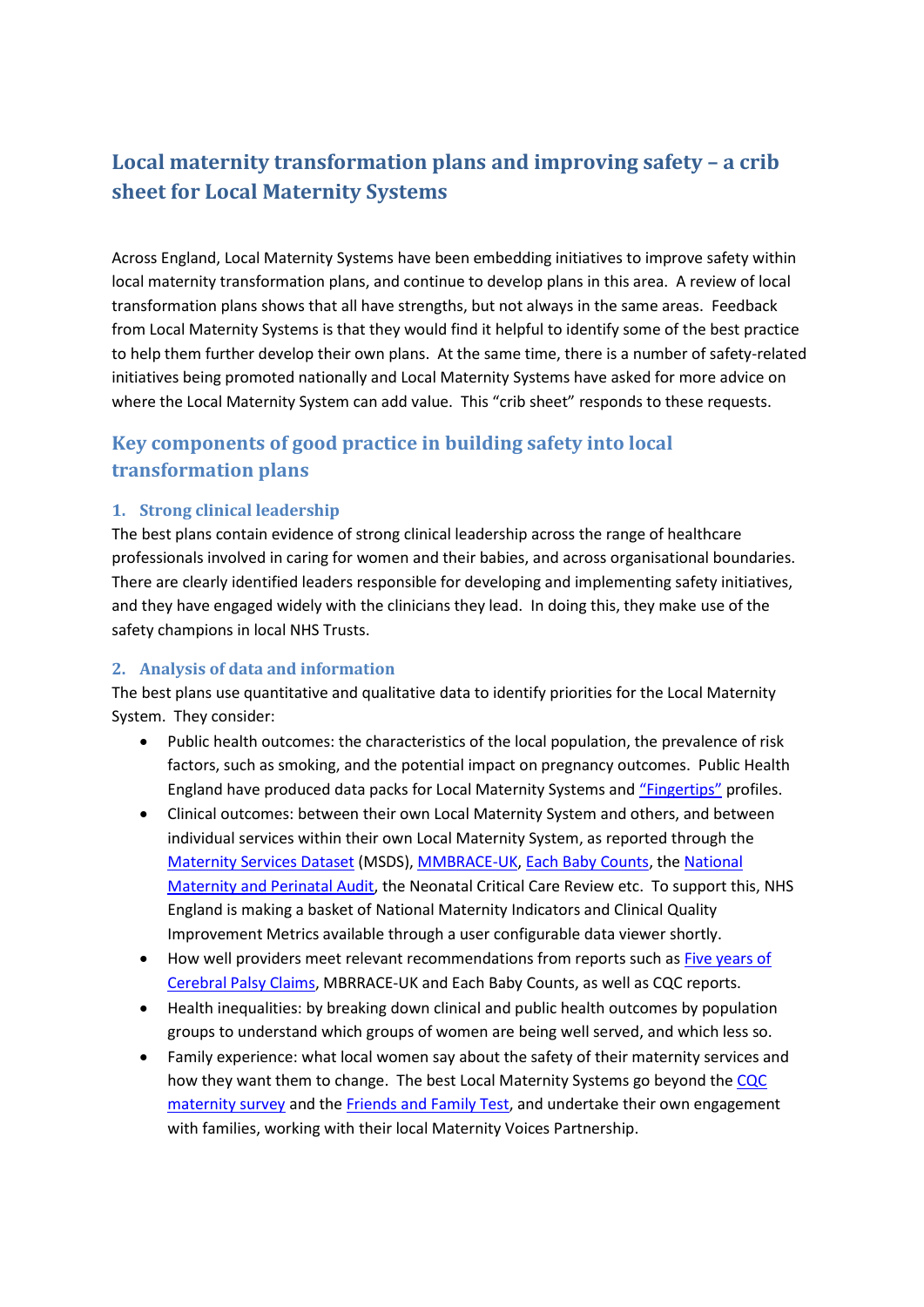- Staff experience, in particular what they say about safety, and staff satisfaction: as with family experience, the best Local Maternity Systems go beyond the [NHS Staff Survey](http://www.nhsstaffsurveys.com/Page/1056/Home/NHS-Staff-Survey-2017/) and undertake local engagement to understand the detail.
- Information from incident reporting: incident reports can reveal themes and trends and the most commonly reported incidents and the descriptions of these incidents can be used to inform where safety improvement work should be focused.
- Cultural factors: the best Local Maternity Systems consider whether their services have the right culture, including whether they put women at the centre of care, work mutliprofessionally, and make learning and improving services an integral part of their day to day activities.

## **3. Changes proposed follow on from the analysis**

The best local transformation plans identify specific actions which directly address the issues identified through the analysis of data. These include changes to:

- Clinical pathways, such as changes to the gestational diabetes pathway, or a review of how pathways work for a particular population group.
- Systems and processes, such as a review of how handovers take place.
- Training, such as a multi-disciplinary team safety training package to address team working issues.
- Staffing and skill mix, such as meeting an identified need by investing in staff with specific mental health skills.
- Public health interventions, such as routine CO screening of pregnant women is and effective pathways into specialist smoking support. Some plans consider population level activities, such as to reduce smoking within the local community.

## **4. Alignment across the Local Maternity System**

Whilst the best plans recognise that different providers face different challenges and have their own safety improvement plans, they also draw activity into a coherent set of actions which aim to ensure a consistent set of high quality pathways of care across the Local Maternity System.

## **5. Levels of ambition and trajectories**

Finally, the best plans identify level of impact the proposed changes may have on reducing rates of stillbirth, neonatal death and brain injuries.<sup>1</sup> [Useful resources](https://improvement.nhs.uk/uploads/documents/Useful_measurement_for_improvement_resources_summary.pdf) to support measurement for improvement are available through NHS Improvement. Setting an informed level of ambition and trajectory will help the Local Maternity System focus on delivery. Commissioning for improvement by including it in provider contracts and reviewing it as part of contract monitoring will help to maintain a focus on delivering it.

## **National initiatives which can add value to local transformation plans**

There are a number of initiatives which have been promoted by the NHS and the Department of Health nationally, and analysis of your data sources will provide evidence for including these within your plan.

**<sup>.</sup>**  $^{1}$  Rates of maternal death may be too low to set a level of ambition at Local Maternity System level.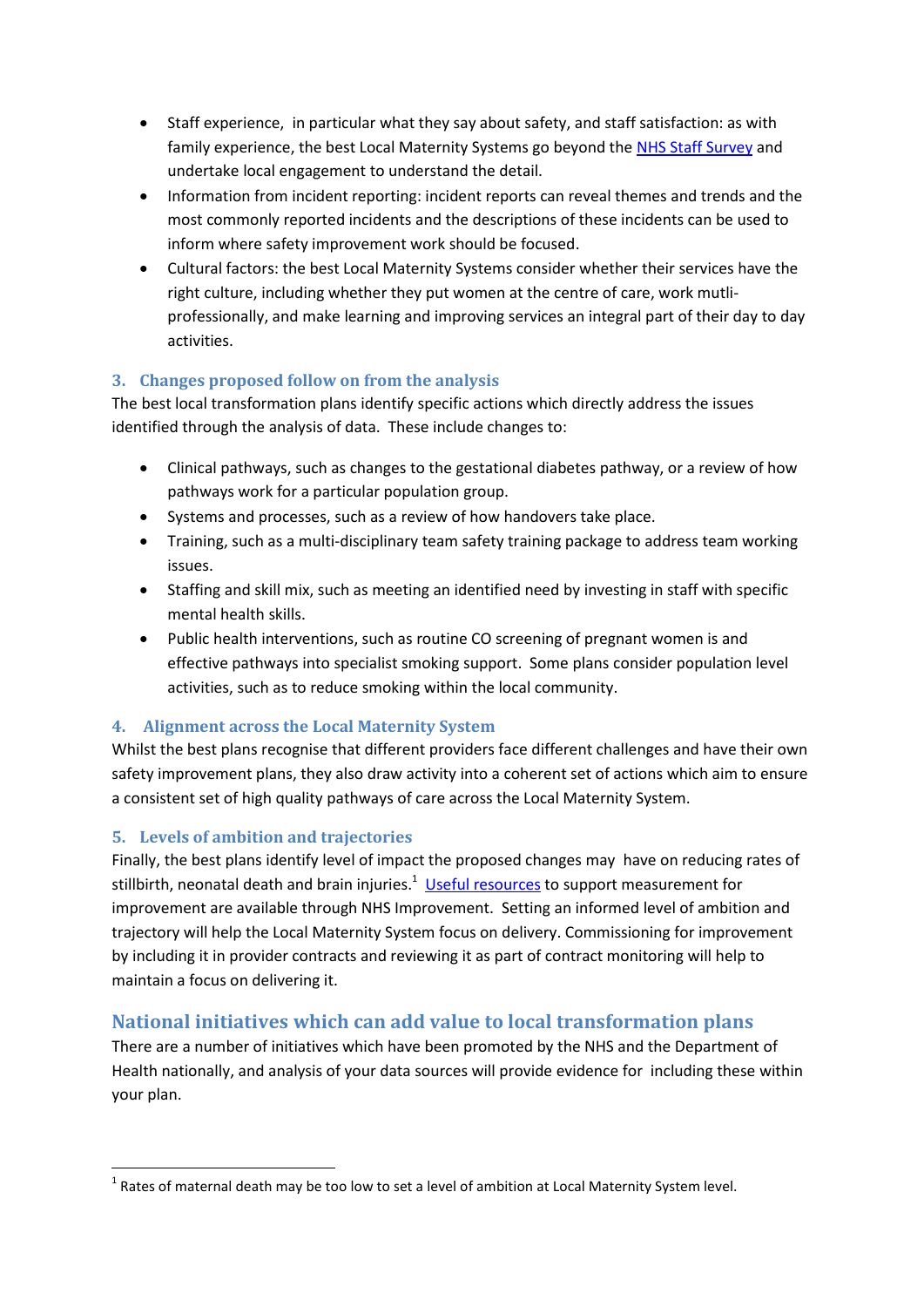## **1. Good data is a prerequisite**

As set out above, Local Maternity Systems need reliable, standardised sources of data to help you understand what care, outcomes and quality look like in your area and where improvements can be made. Not all maternity providers are currently routinely and electronically collecting data and submitting it to the MSDS. If this applies to any of the service providers in your Local Maternity System, you will want to make resolving this issue a key deliverable of your plan.

## **2. Investigations**

Responsibility for carrying out an investigation where a serious incident has occurred lies with the provider and commissioner of the service, and/or the Healthcare Safety Investigation Branch when a case is subject to Each Baby Counts reporting and for maternal deaths. The Local Maternity System has two specific roles to play which it will want to reflect in its plan:

- Ensuring that the approach to investigations is consistent and in line with national guidance across the Local Maternity System. This is to make it easier to undertake the investigation across boundaries and to share the learning. A standardise[d Perinatal Mortality Review](https://www.npeu.ox.ac.uk/mbrrace-uk/pmrt)  [Tool,](https://www.npeu.ox.ac.uk/mbrrace-uk/pmrt) which will be made available shortly, will help with this.
- Sharing and embedding the learning from serious incident investigations, near misses and other causes of harm within the Local Maternity System. This is likely to require more than just circulating information, so as to ensure that the information is reviewed and acted on, and changes evaluated.

## **3. Shared clinical governance**

[Better Births](https://www.england.nhs.uk/publication/better-births-improving-outcomes-of-maternity-services-in-england-a-five-year-forward-view-for-maternity-care/) recommended that Local Maternity Systems should develop shared clinical governance, including standards and protocols to ensure that women and babies get the care they need, when they need it. [Implementing Better Births: a resource pack for Local Maternity Systems](https://www.england.nhs.uk/publication/local-maternity-systems-resource-pack/) (section 2.3.4) provides some advice on how to go about this.

### **4. Saving Babies' Lives care bundle**

[Saving Babies' Lives](https://www.england.nhs.uk/mat-transformation/saving-babies/) is designed to tackle stillbirth and early neonatal death. It brings together four elements of care that are recognised as evidence-based and/or best practice:

- Reducing smoking in pregnancy
- Risk assessment and surveillance for fetal growth restriction
- Raising awareness of reduced fetal movement
- **•** Effective fetal monitoring during labour

These elements were identified by experts through a process of engagement and consensus building over a 12 month period since 2014. As such, implementing them will be amongst the first things that Local Maternity Systems should consider as deliverables in their plans.

### **5. Reducing admission of full term babies to neonatal units (Atain)**

NHS Improvement has identified through the [Atain](https://improvement.nhs.uk/resources/reducing-admission-full-term-babies-neonatal-units/) project that over 20% of admissions of full term babies to neonatal units could be avoided. By providing services and staffing models that keep mother and baby together we can reduce the harm caused by separation. There is overwhelming evidence that separation of mother and baby so soon after birth interrupts the normal bonding process, which can have a profound and lasting effect on maternal mental health, breastfeeding,